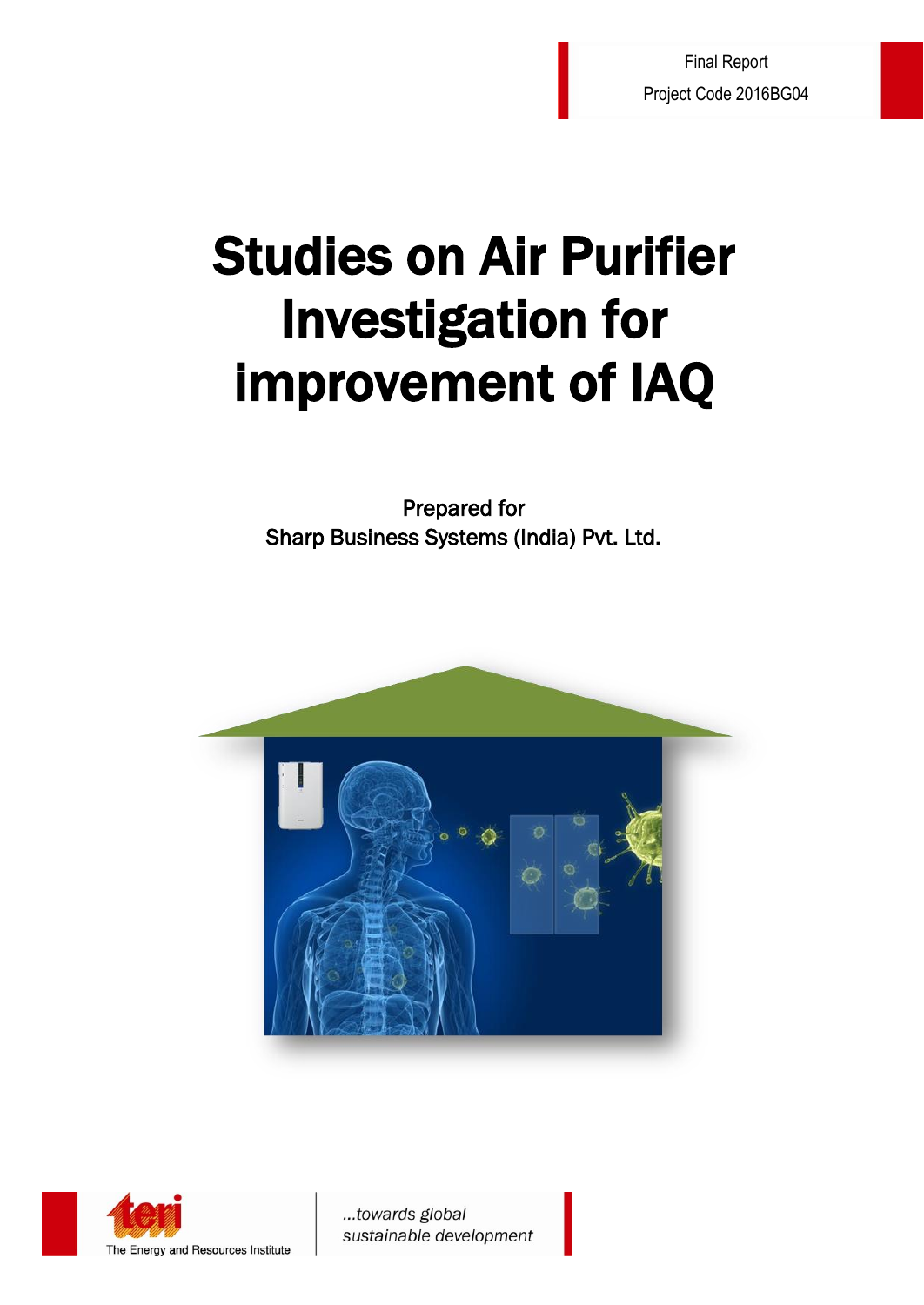Studies on Air Purifier Investigation for improvement of IAQ

© The Energy and Resources Institute 2017

## **Suggested format for citation**

T E R I. 2017

Studies on Air Purifier Investigation for improvement of IAQ Bangalore: The Energy and Resources Institute. 15 pp. [Project Report No.2016BG04]

## **For more information**

The Energy and Resource Institute Tel. 25356590 to 25356594 4th main, 2nd cross E-mail kiriti.sahoo@teri.res.in Domlur 2ndstage Fax: 25356589 Bangalore – 560071 Web : [www.teriin.org](http://www.teriin.org/) India  $\qquad \qquad$  India +91 • Bangalore (0)80India



ii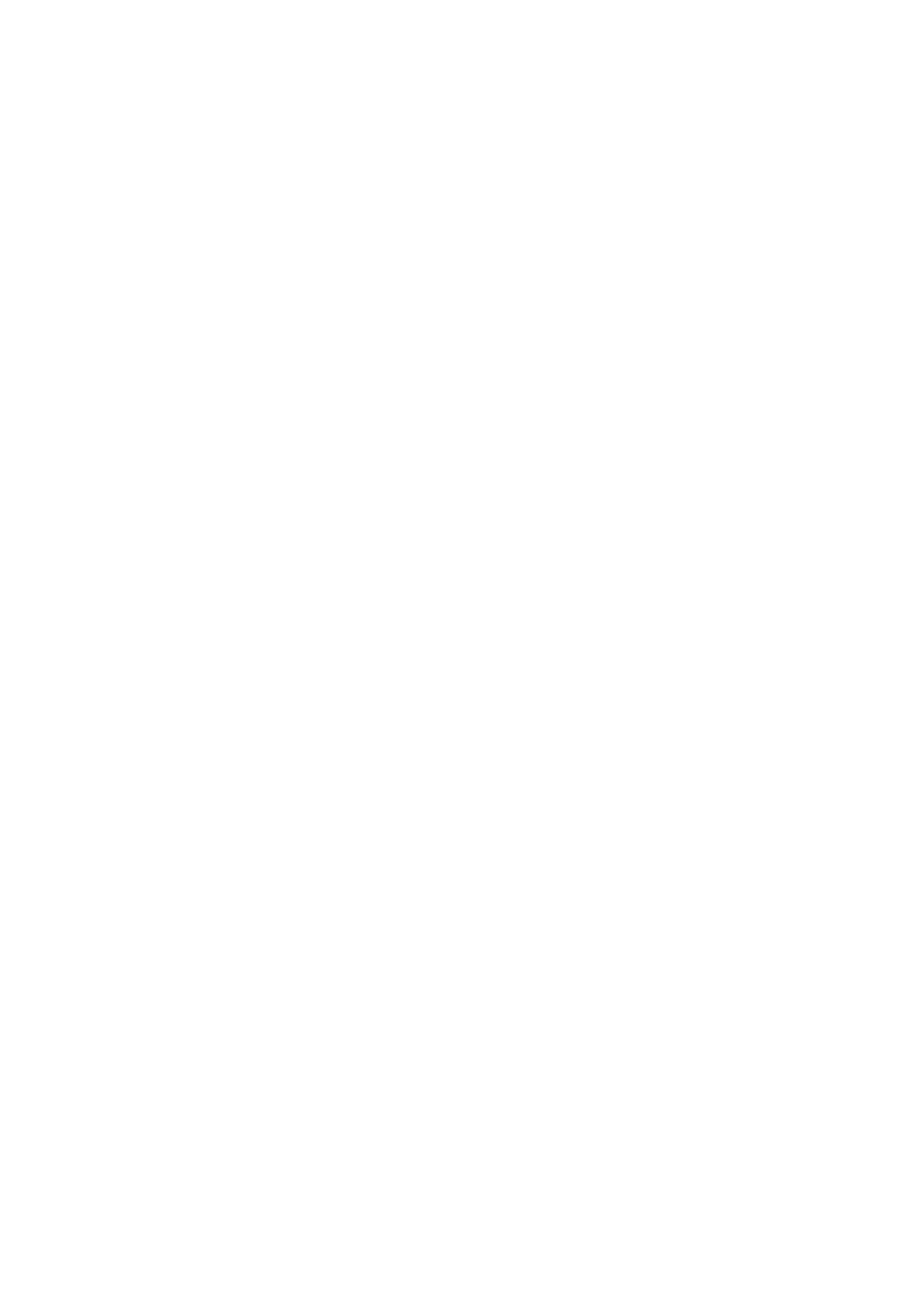# **Table of contents**

# **List of Tables**

| Table 3: CO2 levels at different locations with and without air purifier  12 |  |
|------------------------------------------------------------------------------|--|
|                                                                              |  |
|                                                                              |  |
|                                                                              |  |

## **List of Tables**

| Figure 4: Reduction in PM10 using air purifier as against background levels      |  |
|----------------------------------------------------------------------------------|--|
| Figure 5: Reduction in PM2.5 using air purifier as against background levels  10 |  |
| Figure 6: Reduction in PM1 using air purifier as against background levels  10   |  |
|                                                                                  |  |
|                                                                                  |  |
|                                                                                  |  |
| Figure 10: Variation in CO with and without air purifier at Building 1  12       |  |

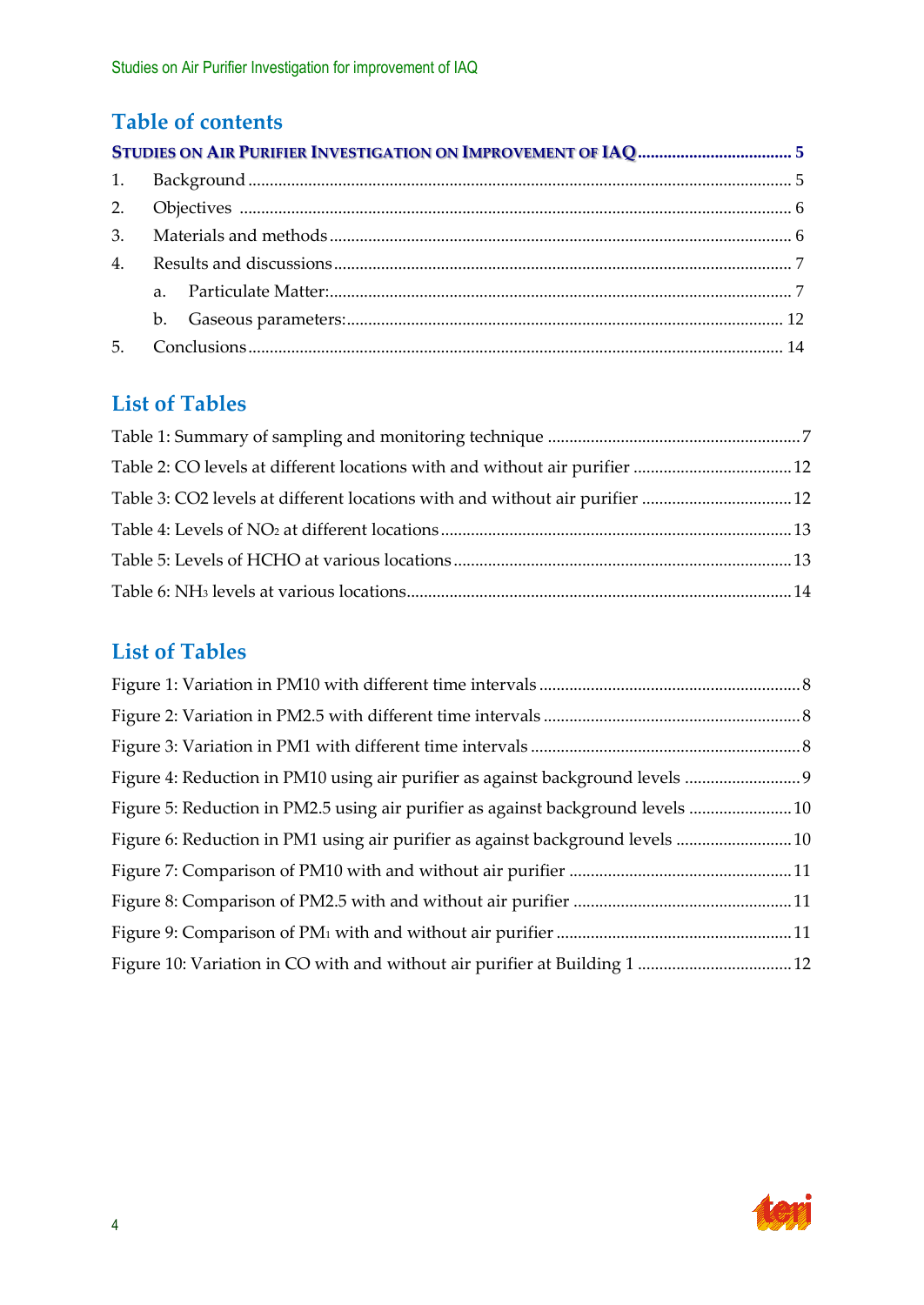# <span id="page-4-0"></span>**Studies on Air Purifier Investigation on Improvement of IAQ**

# <span id="page-4-1"></span>1. Background

Indoor air quality is an area of increasing concern not only in rural households burning biomass fuel but also in urban buildings as it impacts the health, comfort, wellbeing, and productivity of building occupants. While most people are aware of the threat posed by outdoor air pollution, few realize that inside homes, schools and offices one can be exposed to two to five times as many pollutants as outdoors (U.S Environmental Protection Agency). These levels of indoor air pollutants may be of particular concern because most people spend about 90% of their time in indoors and many spend most of their working hours in an office environment.

Pollutants in our indoor environment can increase the risk of illness. Indoor air pollution has been ranked as one of the top five environmental risks to public health by the EPA and its Science Advisory Board. While most buildings do not have severe indoor air quality problems, even well-run buildings can sometimes experience episodes of poor indoor air quality. Windows that could not be opened became a common part of building design. In recent years, the increasing concern regarding IAQ has come primarily from the widespread use of mechanical ventilation and air-conditioning in modern buildings, with limited direct ventilation through open windows.

Because of inadequate ventilation to the outside, the air pollutants inside the buildings are neither diluted nor removed. The results can range from nose, eye and throat irritation and aggravation of asthma to an increased risk of lung cancer. With this growing concern on indoor air pollution, SHARP, a Japanese based electronics company developed plasma cluster health technology generating positive and negative ions similar to which occur in nature, in order to improve indoor air quality and health of occupants. The Positive  $\&$ Negative Ions when released from the Sharp Air Purifier travels to each and every corners of the room and while they come in contact with the allergens and pathogens, combine together on the surface of the pathogens to create Hydroxyl (OH) momentarily which has a very high oxidizing abilities breaks the DNA of the pathogen thus pulling out the Hydrogen protein. This Hydrogen then combines with the Hydroxyl (OH) instantly and converts into Water Vapour (H2O).This technology suppresses the effects of Virus, mold and fungus in an Indoor environment. This methodology replicates Nature and has been proven through various laboratories across the world. It was tested also using global lab practices standards and has proven safe for skin and eye

Sharp Business Systems India Private Limited approached TERI to assess the performance of their Air Purifiers with Plasmacluster Ion Technology in three different types of locations located in two major tropical cities in India, namely Bangalore & Delhi. The Energy and Resources Institute (TERI) partnered to submit the proposal for undertaking this study for Sharp to see the impact of Air Purifiers in improving indoor air quality with special focus on Particulate Matter (PM) and Gaseous substances.

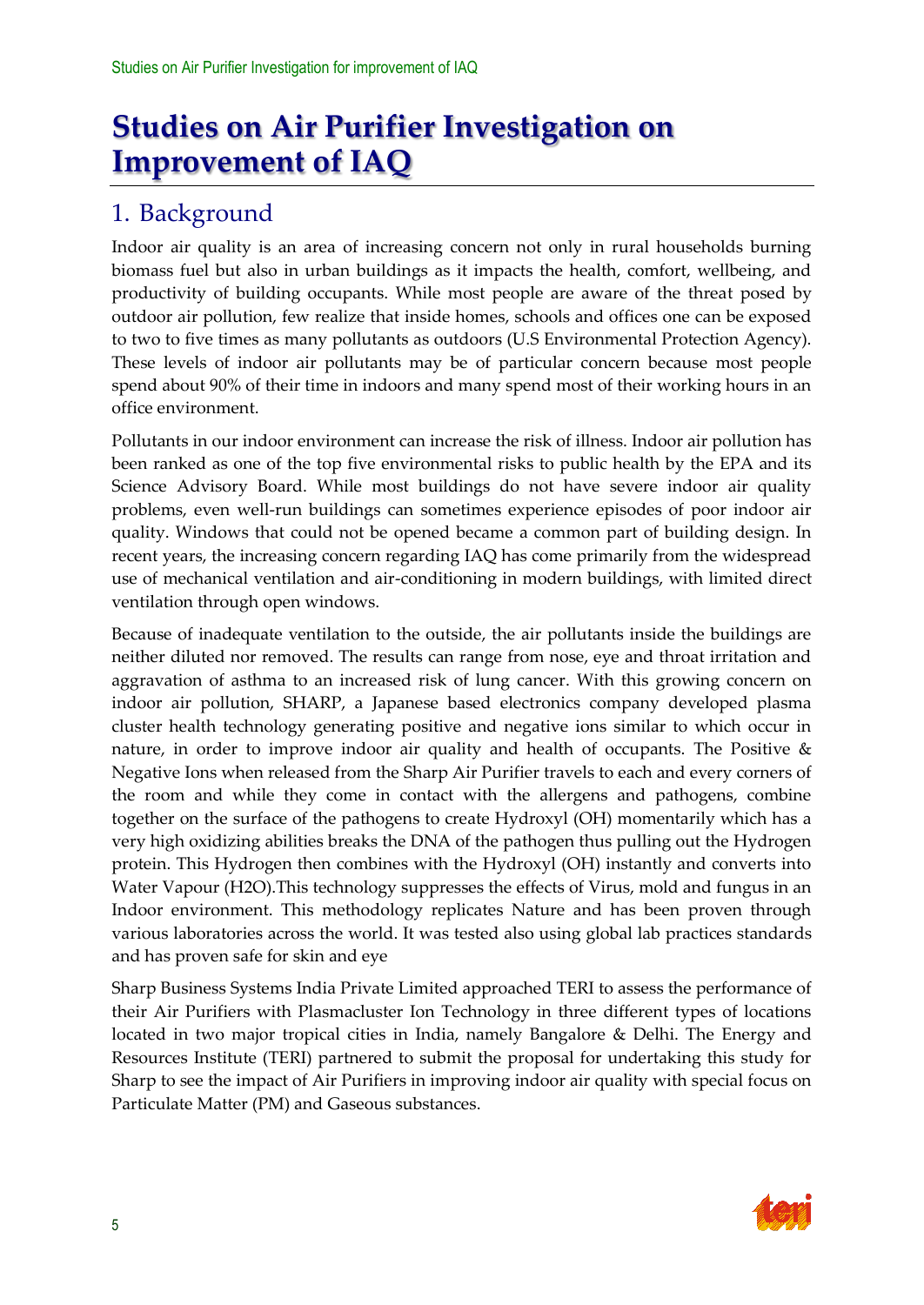# <span id="page-5-0"></span>2. Objectives

The specific objective of the proposed study is to assess the efficacy of SHARP air purifiers with respect to their capacity to capture particulate matter of different size ranges (PM10, PM<sub>2.5</sub> and PM<sub>1</sub>), Carbon monoxide (CO), Carbon dioxide (CO<sub>2</sub>), Ammonia (NH<sub>3</sub>), Nitrogen dioxide (NO2) and Formaldehyde (HCHO).

# <span id="page-5-1"></span>3. Materials and methods

## Study area

Two major tropical cities in India namely Delhi and Bangalore having different climate characteristics were selected for the study. In each city, three different types of buildings were selected for impact assessments which are:

- 1. Centralized air conditioned office building
- 2. Naturally ventilated office building with individual AC's for conditioning of air
- 3. Air conditioned Residential building

In each building, locations were selected based on the size and representativeness of the rooms as suggested by SHARP. Monitoring was carried out during the period Feb-Mar 2017 and the indoor air quality assessments were carried out simultaneously in both Delhi and Bangalore. Measurements in all the locations were carried out in real world conditions and not in a controlled environment, with opening and closing of the doors of the rooms, as and when required. This means that no extra care has been given to maintain the air leakage in the rooms in order to achieve the maximum performance of air purifiers as specified by SHARP. However, we have taken good care on not to open the door unless and until it is that much required. Also the doors and windows in all the rooms, except that of the residential building, are made of glass.

## Indoor air quality monitoring and assessment

Indoor air quality monitoring was carried out for the following parameters at all the selected locations with and without air purifier in both the cities

- Respirable suspended particulate matter less than  $10\mu$ m (RSPM/PM<sub>10</sub>)
- Fine particulate matter less than  $2.5 \mu m$  (PM<sub>2.5</sub>)
- Fine particulate less than  $1 \mu m$  (PM<sub>1</sub>)
- CO (Carbon monoxide)
- CO<sup>2</sup> (Carbon dioxide)
- Ammonia (NH3)
- Nitrogen dioxide (NO2)
- Formaldehyde (HCHO)

GRIMM Aerosol Spectrometer was used for the measurement of PM10, PM2.5 andPM1 in indoors.CO, CO2, Temperature and Relative Humidity (RH) were measured simultaneously using a portable Q-track monitor (TSI make, USA). For gaseous pollutants like NH<sub>3</sub>, NO<sub>2</sub> and HCHO, air is allowed to bubble through a suitable absorbing solution using a handy

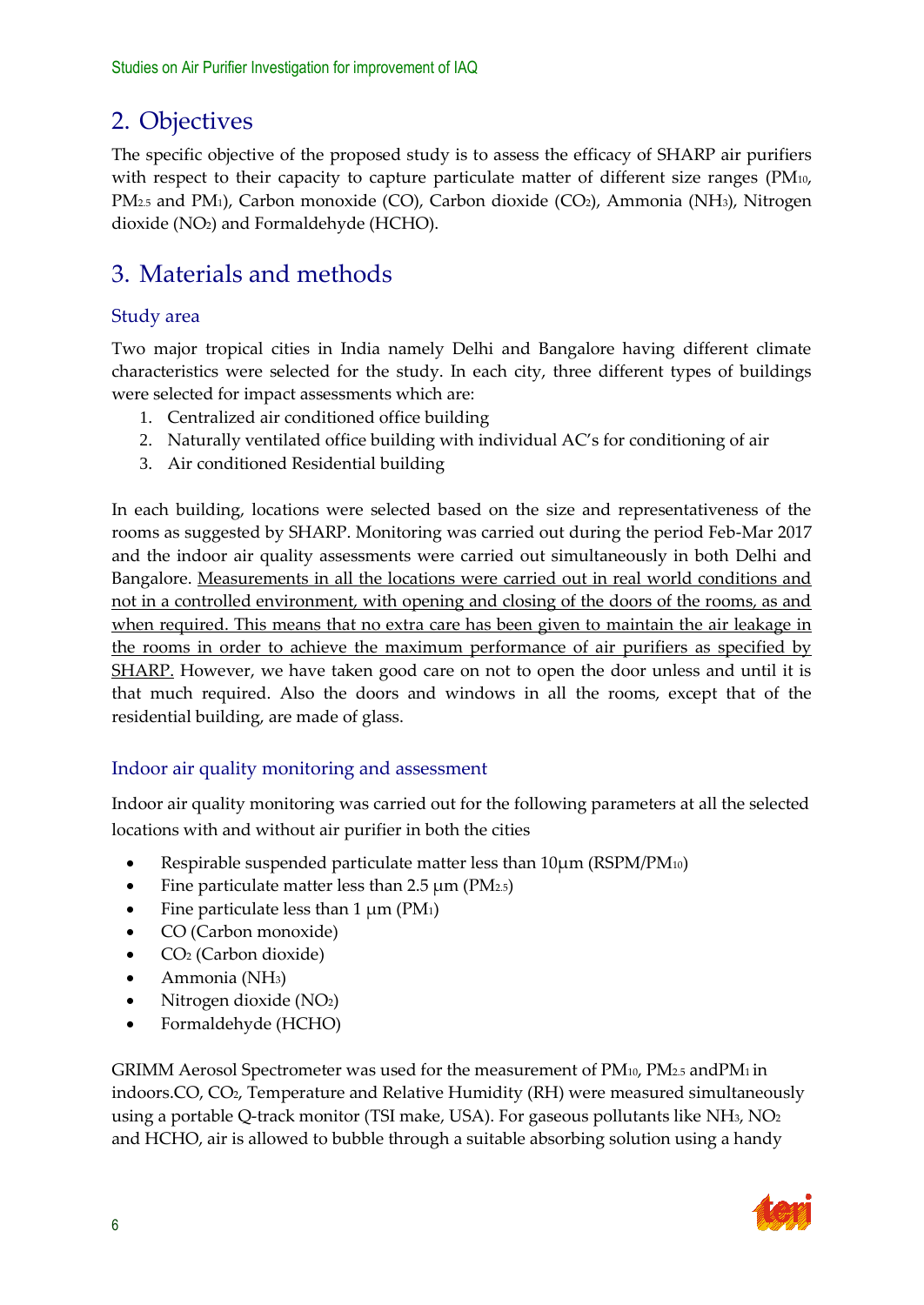sampler which was further analysed by wet chemical methods. The summary of the sampling and monitoring techniques is given in Table 1.

| <b>Pollutant</b>                                 | <b>Sampling and measurement Techniques</b>      |
|--------------------------------------------------|-------------------------------------------------|
| $PM_{10}$ , PM <sub>25</sub> and PM <sub>1</sub> | <b>GRIMM Aerosol Spectrometer</b>               |
| $CO, CO2$ , temperature and RH                   | O-track, TSI instrument                         |
| HCHO, NO, and NH <sub>3</sub>                    | Absorption and analysis by wet chemical methods |

<span id="page-6-2"></span>**Table 1: Summary of sampling and monitoring technique**

The methods followed were strictly in accordance with the guidelines laid down by Central Pollution Control Board (CPCB) and Bureau of Indian Standards (BIS) wherever applicable. Sharp Air Purifier model FP-F40E was used in this study for impact evaluation. The Plasmacluster Ion technology works by generating Positive and Negative Ions by breaking water vapour in the atmosphere which through the fan mechanism is pushed out of the Purifier and spreads into the room. The role of Sharp thus ends here and Nature takes over. These Ions then react with the pathogens to create Water vapour which combines with the indoor atmosphere. Indoor Air quality monitoring was carried for continuous 8 hours at each of the locations and after the installation of air purifiers, monitoring was carried out for five time periods namely, 15 minutes, 30 minutes, 45 minutes, 60 minutes and 90 minutes to assess the impact of air purifiers on indoor air quality over the period of time. Three samples each were collected from each of the selected locations in both the cities before and after the installation of air purifiers. This enabled us to average out the value of the monitored data. Throughout the study period, air purifier was operated at high speed fan mode as suggested by SHARP.

## <span id="page-6-0"></span>4. Results and discussions

## <span id="page-6-1"></span>a. Particulate Matter:

The data collected from both the cities were compiled and analysed. The data from same building type of both the locations were averaged out and plotted. The variation in PM10, PM2.5 and PM1 with air purifier monitored for different time periods namely, 15 minutes, 30 minutes, 45 minutes, 60 minutes and 90 minutes are plotted in figure 1, 2 and 3 respectively.

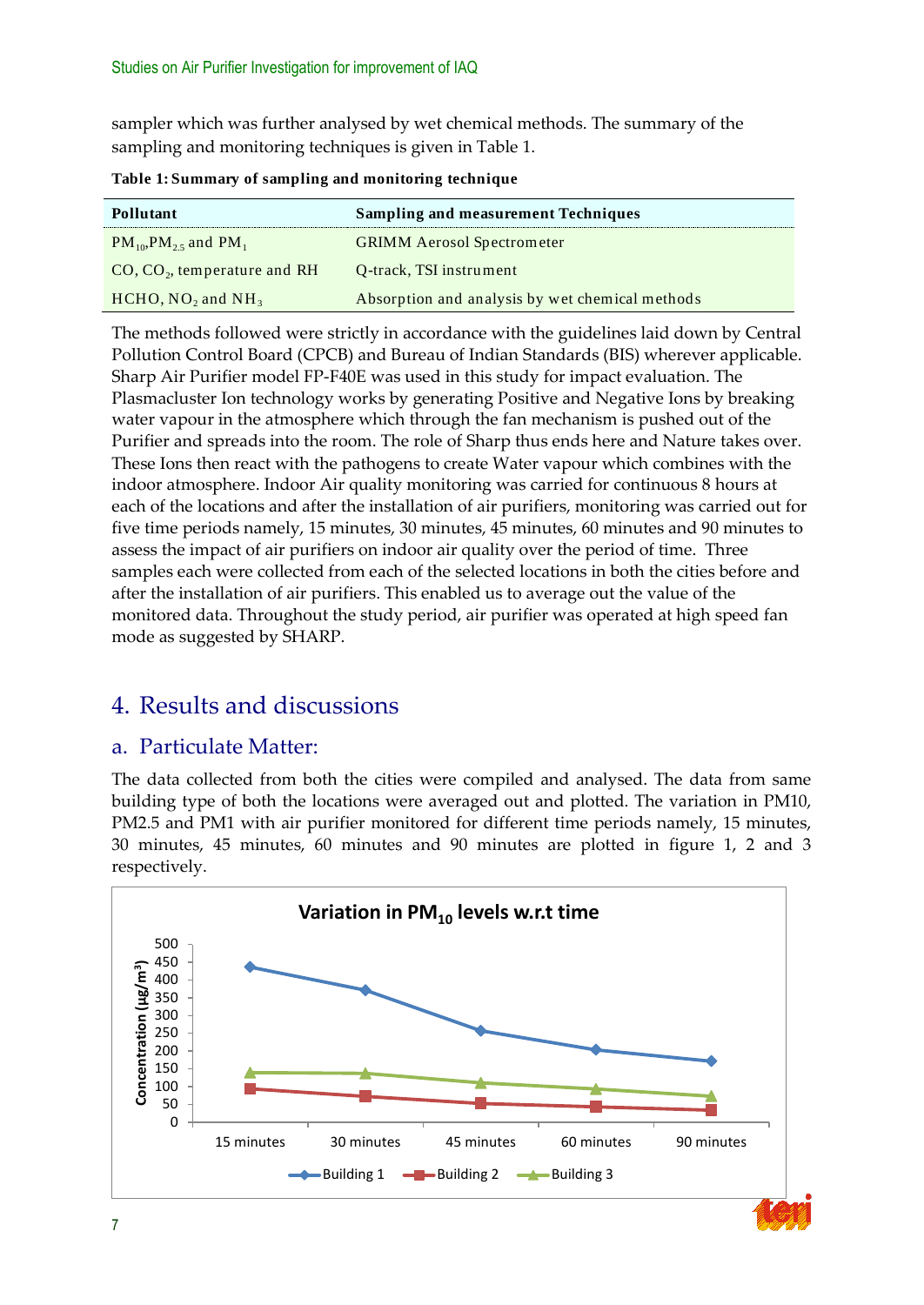

<span id="page-7-0"></span>**Figure 1: Variation in PM10 with different time intervals**

<span id="page-7-1"></span>**Figure 2: Variation in PM2.5 with different time intervals**



#### <span id="page-7-2"></span>**Figure 3: Variation in PM1 with different time intervals**

It is evident from figure 1, 2 and 3 that the levels of PM10, PM2.5 and PM1 at all the locations throughout the study period was found to be following a decreasing trend as time elapses which clearly indicates that irrespective of the building type, the performance of the air purifiers improves with time. The 15 minutes average concentration of PM in all the locations was found to be higher followed by 30 minutes, 45 minutes, 60 minutes and 90

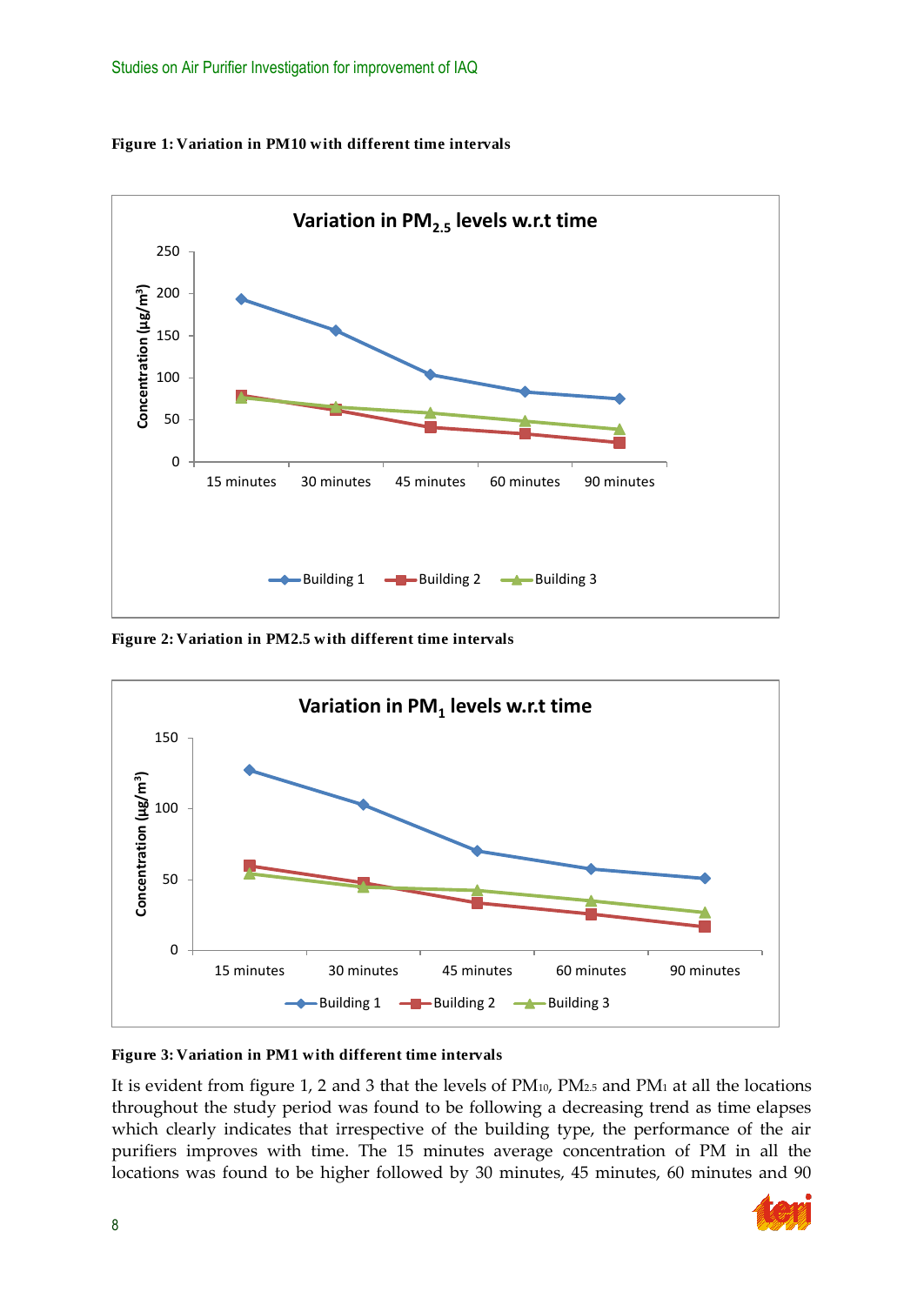minutes. The percentage reduction in PM<sup>10</sup> (calculated from 15 minutes average and 90 minutes average levels) across the three locations (building 1, building 2 and building 3) varied between 41 and 64 while that of PM<sub>2.5</sub> ranged from 49-71 and for PM<sub>1</sub> the percentage reduction was found to be in the range 50-72. However more reduction can be achieved by ensuring minimum leakage and avoiding frequent opening of the doors.

The data collected with air purifier was then compared with the background levels (without air purifier) and are shown in figure 4, 5 and 6.



<span id="page-8-0"></span>**Figure 4: Reduction in PM10 using air purifier as against background levels**



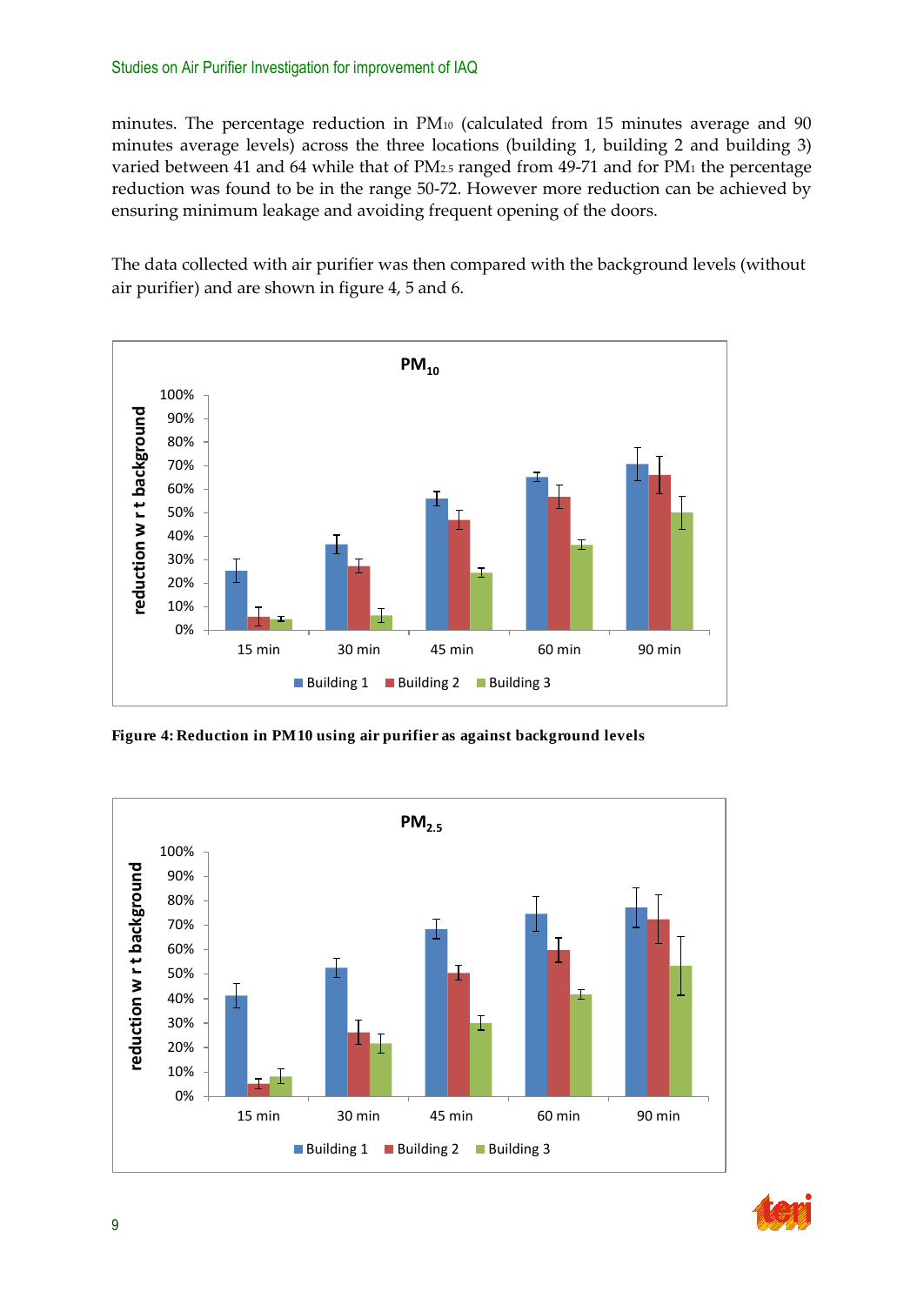

<span id="page-9-0"></span>**Figure 5: Reduction in PM2.5 using air purifier as against background levels**

<span id="page-9-1"></span>**Figure 6: Reduction in PM1 using air purifier as against background levels**

It is very much clear from figure 4, 5 and 6 that with the use of air purifiers, the levels of PM (PM10, PM2.5 and PM1) were gradually reducing when compared with the background levels as time elapses and the maximum reduction in all the cases was observed when the air purifier run for 90 minutes. This clearly indicates, irrespective of the building type, the performance of air purifier was found to be improving over time. When the air purifier was run for 90 minutes, the reduction in PM across different locations was found to be in the range 50-71%, 53-77% and 58-74% for PM10, PM2.5 and PM<sup>1</sup> respectively. When compared with PM<sub>10</sub>, finer particles (PM<sub>2.5</sub> and PM<sub>1</sub>) show more reduction.

The overall reduction in PM10, PM2.5 and PM<sup>1</sup> with and without the use of air purifiers are plotted in Figure 7, 8 and 9



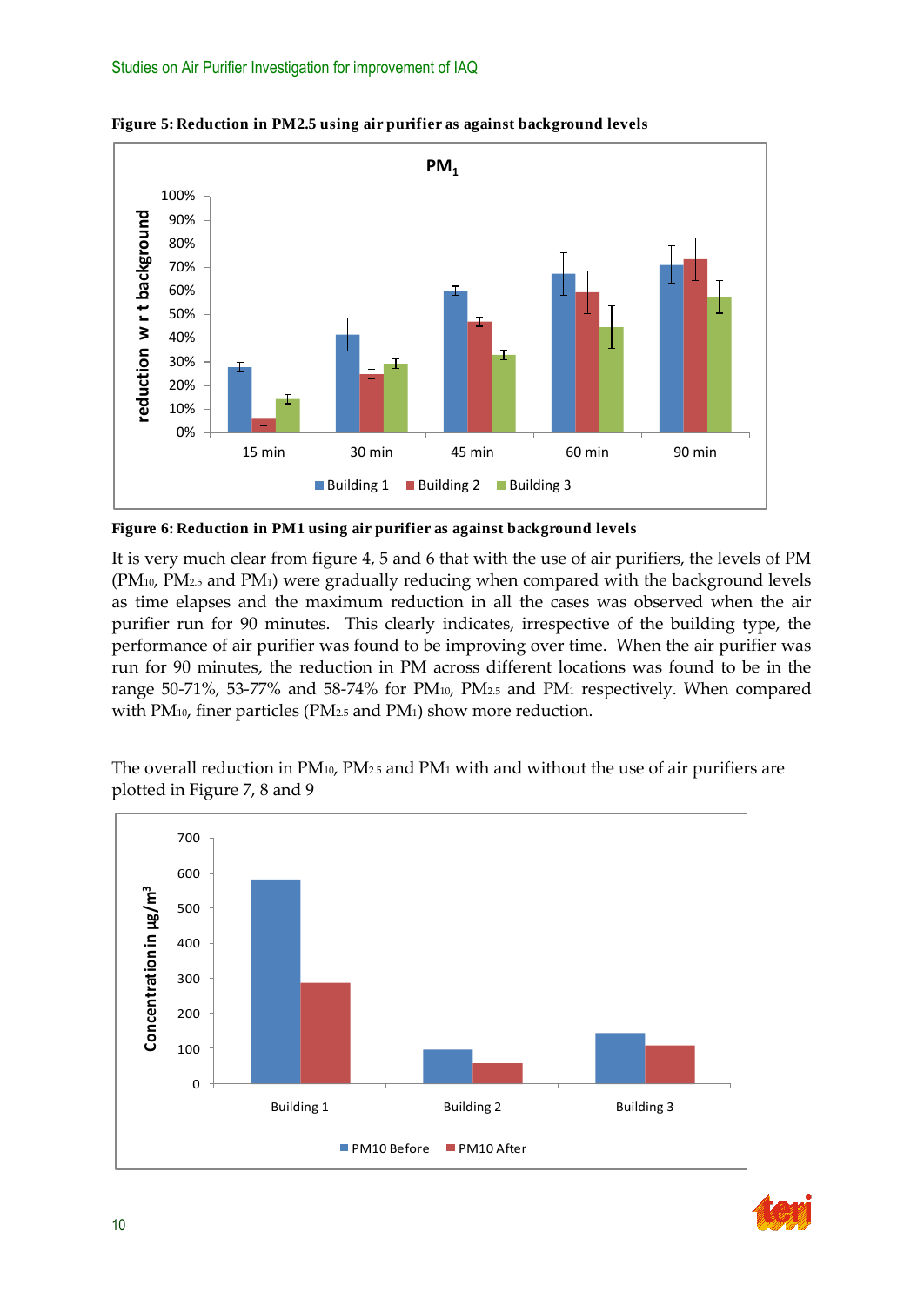

<span id="page-10-0"></span>**Figure 7: Comparison of PM10 with and without air purifier**

<span id="page-10-1"></span>**Figure 8: Comparison of PM2.5 with and without air purifier**



#### <span id="page-10-2"></span>**Figure 9: Comparison of PM<sup>1</sup> with and without air purifier**

From figure 7, 8 and 9, it is clear that PM10, PM2.5 and PM1 were found to be reduced with the use of air purifier when compared with the background levels. The reduction in PM across different building types varied between 24-51%, 31-63% and 36-54%for PM10, PM2.5 and PM1 respectively. The overall reduction was also found be higher for finer particles namely PM2.5 and PM1.

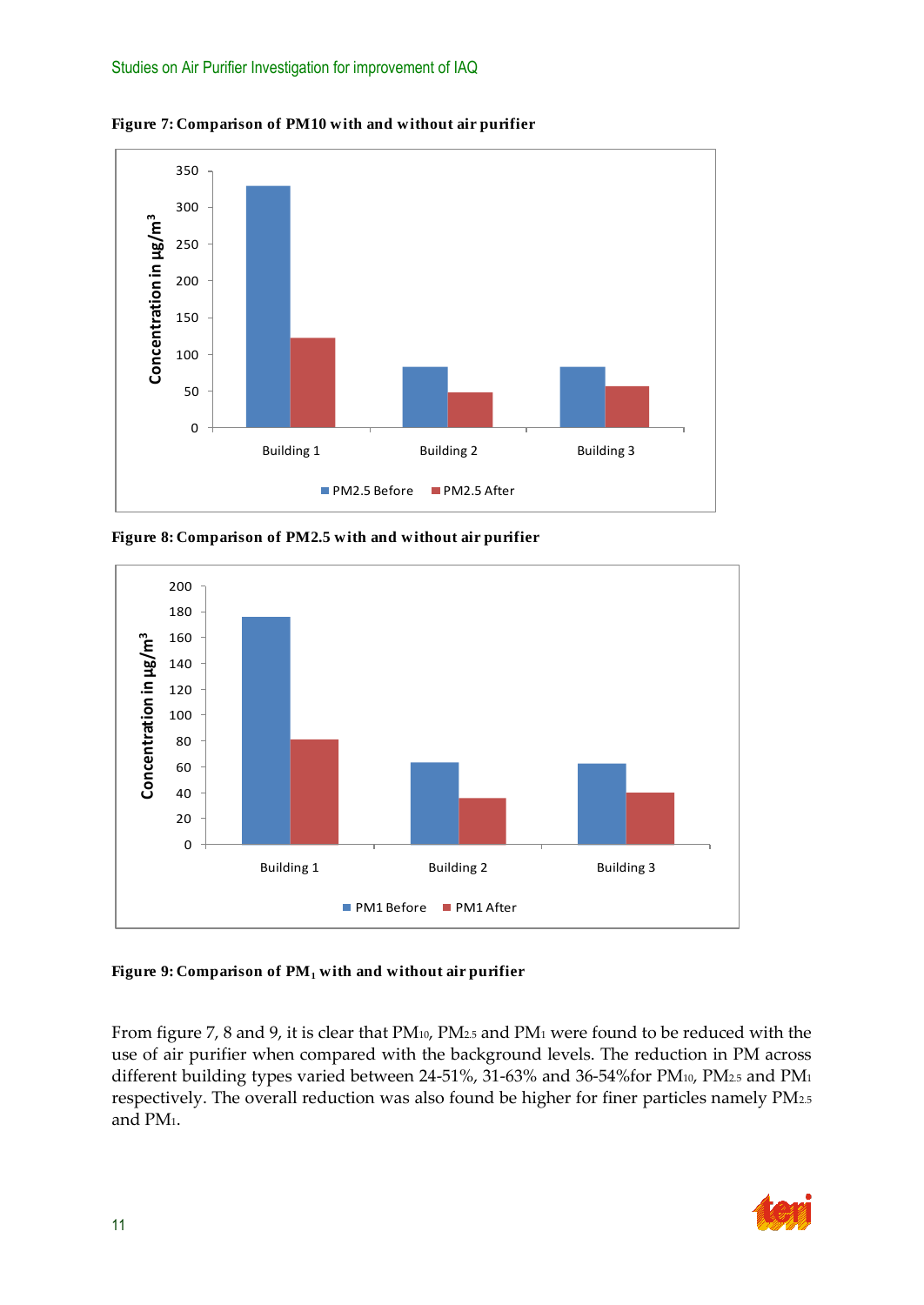## <span id="page-11-0"></span>b. Gaseous parameters:

#### Carbon monoxide:

Carbon monoxide (CO) is the product of any incomplete combustion. However, CO was not detected in two out of the three monitored locations throughout the study period. The minimum detection limit of the instrument used for measurement of CO was 0.1ppm. The variation in CO at Building 1 is shown in figure 10 and also in table 2.



<span id="page-11-3"></span><span id="page-11-1"></span>**Figure 10: Variation in CO with and without air purifier at Building 1**

|                   | CO (ppm)      | % reduction   |       |
|-------------------|---------------|---------------|-------|
| Location          | <b>Before</b> | After         |       |
| <b>Building 1</b> | $0-1.4(0.48)$ | $0-1.2(0.41)$ | 15    |
| <b>Building 2</b> | ${}_{0.1}$    | ${}_{0.1}$    | $- -$ |
| <b>Building 3</b> | ${}^{< 0.1}$  | $<$ $0.1\,$   | $- -$ |

| Table 2: CO levels at different locations with and without air purifier |  |
|-------------------------------------------------------------------------|--|
|-------------------------------------------------------------------------|--|

It is clear from table 2 that though building 1 shows a reduction of 15% in CO levels with the use of air purifier. Also, it is obvious from figure 10 that at most of the points there is a continuous reduction in CO with the use of air purifier. However, this needs to be studied further with simulation to confirm the findings because the levels of CO in indoor is already very low.

## $CO<sub>2</sub>$ :

CO<sup>2</sup> detected at different locations with and without air purifier is shown in table 3

#### <span id="page-11-2"></span>**Table 3: CO2 levels at different locations with and without air purifier**

|                   | $CO2$ (ppm)   | % reduction   |    |
|-------------------|---------------|---------------|----|
| Location          | <b>Before</b> | After         |    |
| <b>Building 1</b> | 450-780 (646) | 325-540 (419) | 35 |

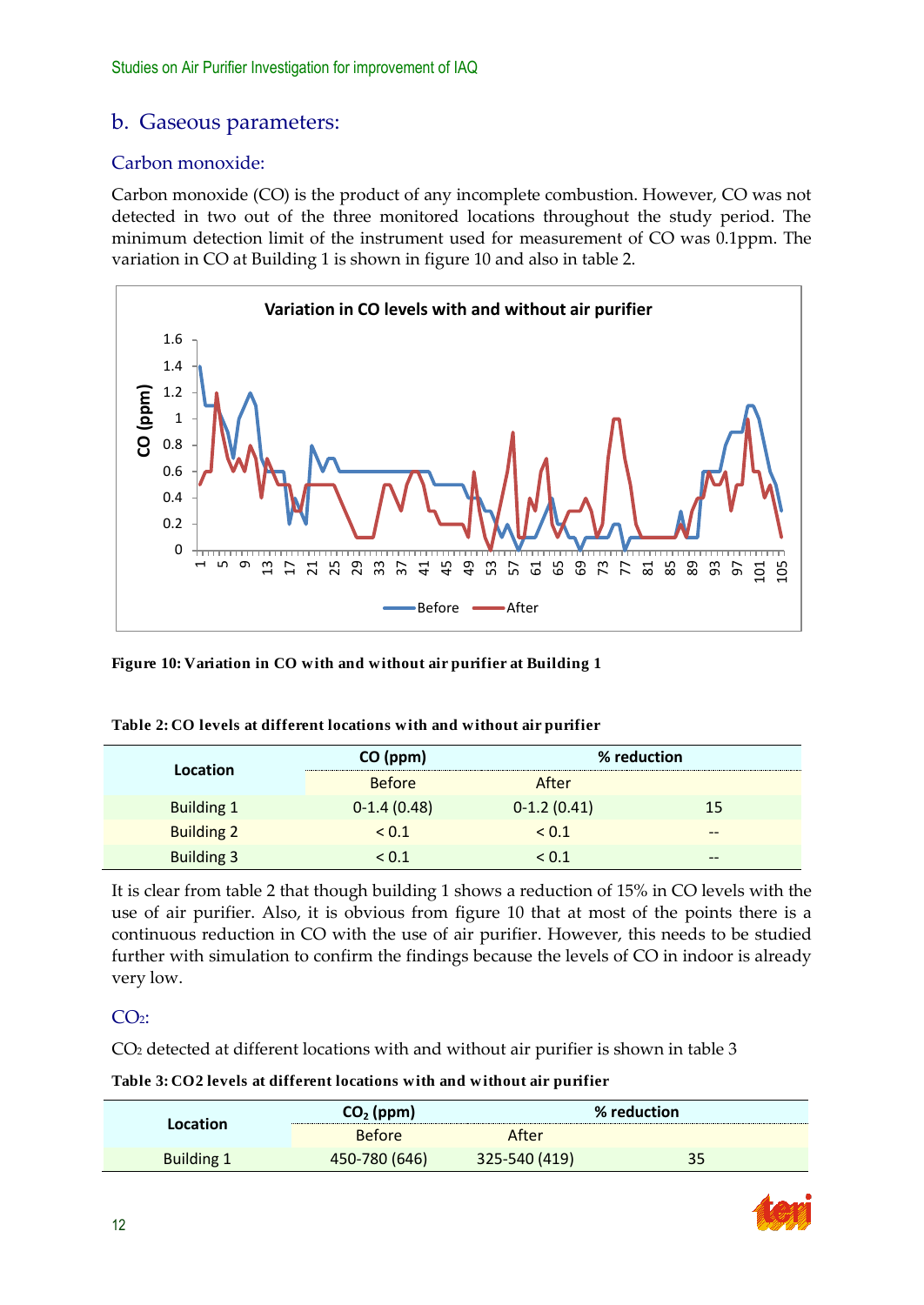Studies on Air Purifier Investigation for improvement of IAQ

| Location               | $CO2$ (ppm)   |               | % reduction |
|------------------------|---------------|---------------|-------------|
| <b>Building 2</b>      | 511-936 (645) | 415-741 (495) | 23          |
| <b>Building 3</b>      | 521-888 (610) | 445-698 (429) | 30          |
| <b>ASHRAE Standard</b> | 1000          |               |             |

Table 3 shows that the levels of  $CO<sub>2</sub>$  at different locations were reduced with the use of air purifiers and the percentage reduction in CO<sub>2</sub> across different building types varied between 23 and 35. However, in the absence of air purifier as well, the levels at all the measured locations were found to be well within the ASHRAE standard of 1000ppm.

## NO<sup>2</sup> & HCHO

NO<sup>2</sup> and HCHCO levels across various locations with and without air purifier are shown in table 4 and 5 respectively.

<span id="page-12-0"></span>

|  |  | Table 4: Levels of NO <sub>2</sub> at different locations |
|--|--|-----------------------------------------------------------|
|--|--|-----------------------------------------------------------|

| Location          | $NO2 (\mu g/m3)$ | % reduction    |       |
|-------------------|------------------|----------------|-------|
|                   | <b>Before</b>    | After          |       |
| <b>Building 1</b> | $9-12(11)$       | $N D - 14 (9)$ | 18    |
| <b>Building 2</b> | $6-13(9)$        | $N D - 14(10)$ | $- -$ |
| <b>Building 3</b> | $8-10(10)$       | $N D - 14(10)$ | $- -$ |

#### *ND – Not Detected*

Though traces of NO<sup>2</sup> were found at all the locations throughout the study period, different buildings showed different trends for NO2. However, at building 1 there is a reduction of about 18% in NO<sup>2</sup> level with the use of air purifier.

Table 5 shows that HCHO was detected at all the locations during the entire period of monitoring. The average HCHO levels without air purifier across different locations varied between 7-9 ppm whereas the corresponding levels across various monitored locations with air purifier ranged between 6-13 ppm.

#### <span id="page-12-1"></span>**Table 5: Levels of HCHO at various locations**

| Location          | HCHO (ppm)    |             | % reduction |
|-------------------|---------------|-------------|-------------|
|                   | <b>Before</b> |             | After       |
| <b>Building 1</b> | $4-9(7)$      | $N D-13(7)$ | --          |
| <b>Building 2</b> | $8-10(8)$     | $7-15(13)$  | $- -$       |
| <b>Building 3</b> | $8-10(9)$     | $1-9(6)$    | 33          |

#### *N D – Not Detected*

There is no variation in HCHO levels with the use of air purifier in building 1 however building 3 showed a reduction of about 33% in the concentration of HCHO when compared with corresponding levels without air purifier.

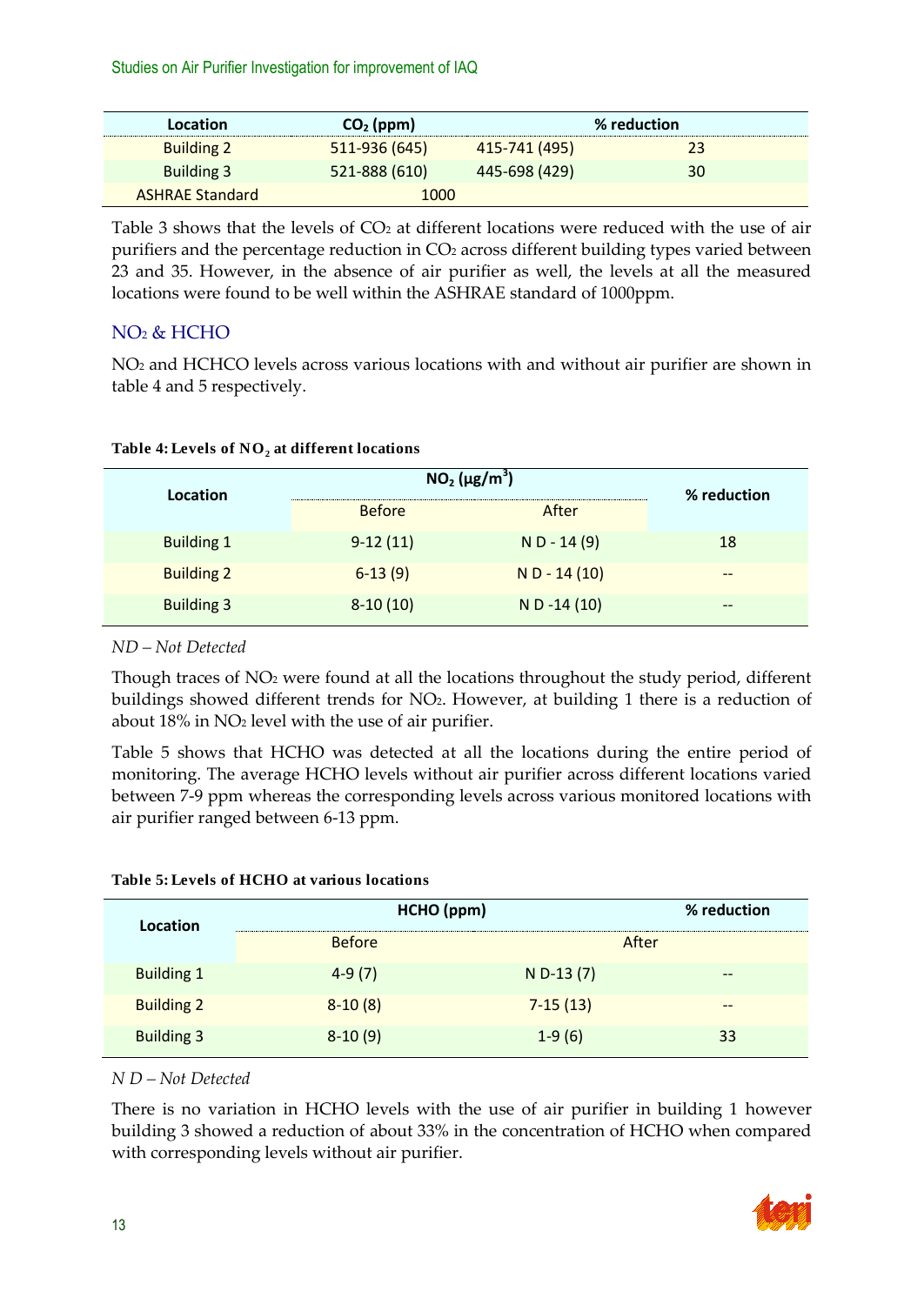#### NH<sub>3</sub>:

| Location          | $NH3 (\mu g/m3)$ | % reduction   |       |
|-------------------|------------------|---------------|-------|
|                   | <b>Before</b>    | After         |       |
| <b>Building 1</b> | $3-4(3)$         | $N D - 6(4)$  | $- -$ |
| <b>Building 2</b> | $1-4(2)$         | $ND - 3(2)$   | $- -$ |
| <b>Building 3</b> | $4-6(6)$         | $N D - 11(6)$ | $- -$ |

<span id="page-13-1"></span>**Table 6: NH<sup>3</sup> levels at various locations**

*N D – Not Detected*

Levels of NH<sup>3</sup> at various locations monitored with and without air purifier is shown in table 6. It is evident from table 6 that the levels are very low that one cannot arrive at a conclusion on the impact of air purifier on the NH<sup>3</sup> concentration.

## <span id="page-13-0"></span>5. Conclusions

The result of the impact evaluation of SHARP air purifier carried out at different locations in both the cities indicated that the particulate matter levels (irrespective of size range) were found to be reduced drastically with the use of SHARP air purifiers. However, more reduction can be achieved in a controlled environment by ensuring minimum leakage asleakages from the ambient air into the building have been identified as one of the sources of indoor air pollution. This may happen due to inadvertent structural defects and/or infiltration from open sources of outside air. Also the observations indicated that finer particles have more reduction with the use of air purifiers. It is a well-established fact that fine particulates can play a role in causing serious illness and death because they are small enough to be inhaled deep into the lungs. Therefore use of air purifiers in the long run may reduce the short term health effects such as eye, nose, throat and lung irritation, coughing, sneezing, runny nose, shortness of breath, etc. **This may leads to improved lung function and medical conditions such as asthma and heart diseases.** 

Gaseous pollutants in terms of the monitored parameters also showed an overall reduction of 15%, 23-35%, 18% and 33% for CO, CO2, NO<sup>2</sup> and HCHO respectively with the use of air purifiers. Though studies showing the association of gaseous air pollutants on asthma are scarce in India and abroad, there are few studies which showed that exposure to NO<sub>2</sub> have significant and positive association with asthma hospitalization. Therefore use of air purifier in the long run may reduce the gaseous pollutants like  $NO<sub>2</sub>$  substantially which in turn may improve the respiratory health of the occupants. However, more scientific studies are required to validate the positive associations between CO, HCHO, O<sup>3</sup> and asthma hospitalization.